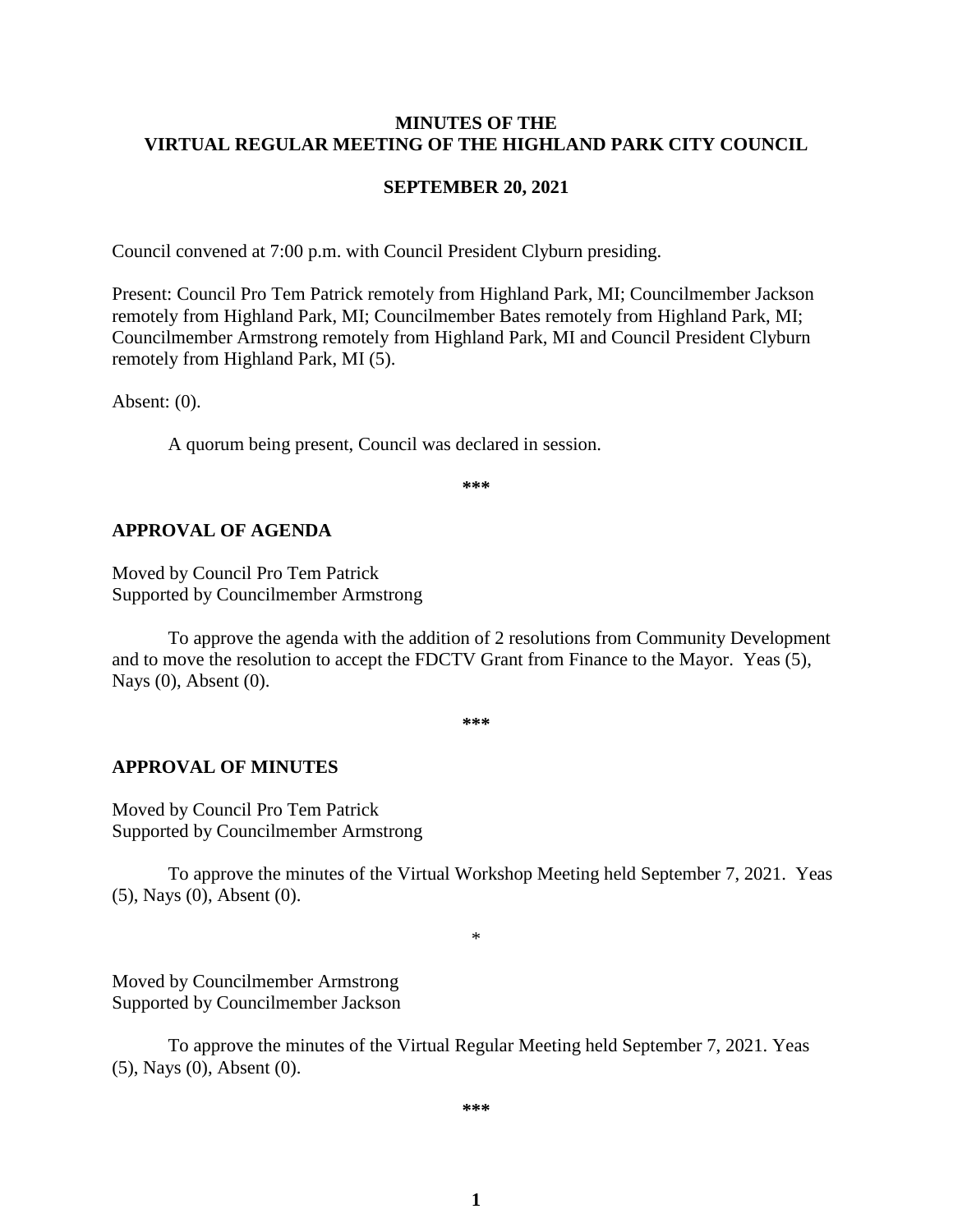#### **POSTPONED 09-20-21 V**

The following item was postponed from September 7, 2021.

#### **RESOLUTION TO APPROVE CONTRACT WITH LIFELINE CONCORD, LLC TO PROVIDE AMBULANCE TRANSPORTATION SERVICES**

Moved by Councilmember Bates Supported by Councilmember Armstrong

To remove the above item. Yeas (5), Nays (0), Absent (0).

\*\*\*

**MAYOR 09-20-21 VI**

The following resolution was submitted for approval.

## **RESOLUTION TO ACCEPT THE 2021 FDCVT GRANT PROGRAM AWARD FROM THE STATE OF MICHIGAN IN THE AMOUNT OF \$100,000**

Moved by Councilmember Bates Supported by Councilmember Armstrong

**WHEREAS**, the City of Highland Park applied to the Department of Treasury, Office of Revenue and Tax Analysis (ORTA) for the 2021 FDCVT Grant, and

**WHEREAS**, on July 26, 2021, the City of Highland Park received a letter from ORTA advising the City of its intent to award the City of Highland Park a total of \$100,000 (One Hundred Thousand Dollars) for the installation of solar street lights, and

**WHEREAS**, the State of Michigan requires each municipality's governing body to adopt a resolution authorizing participation in the proposed project prior to finalizing the award of grants from the State of Michigan's FDCVT grant program, and

**WHEREAS,** the City of Highland Park has two years to complete this project, and

**NOW THEREFORE, BE IT FINALLY RESOLVED**, that the City of Highland Park hereby accepts the award of the FDCVT grant in the amount of \$100,000. Yeas (5), Nays (0), Absent (0).

**\*\*\***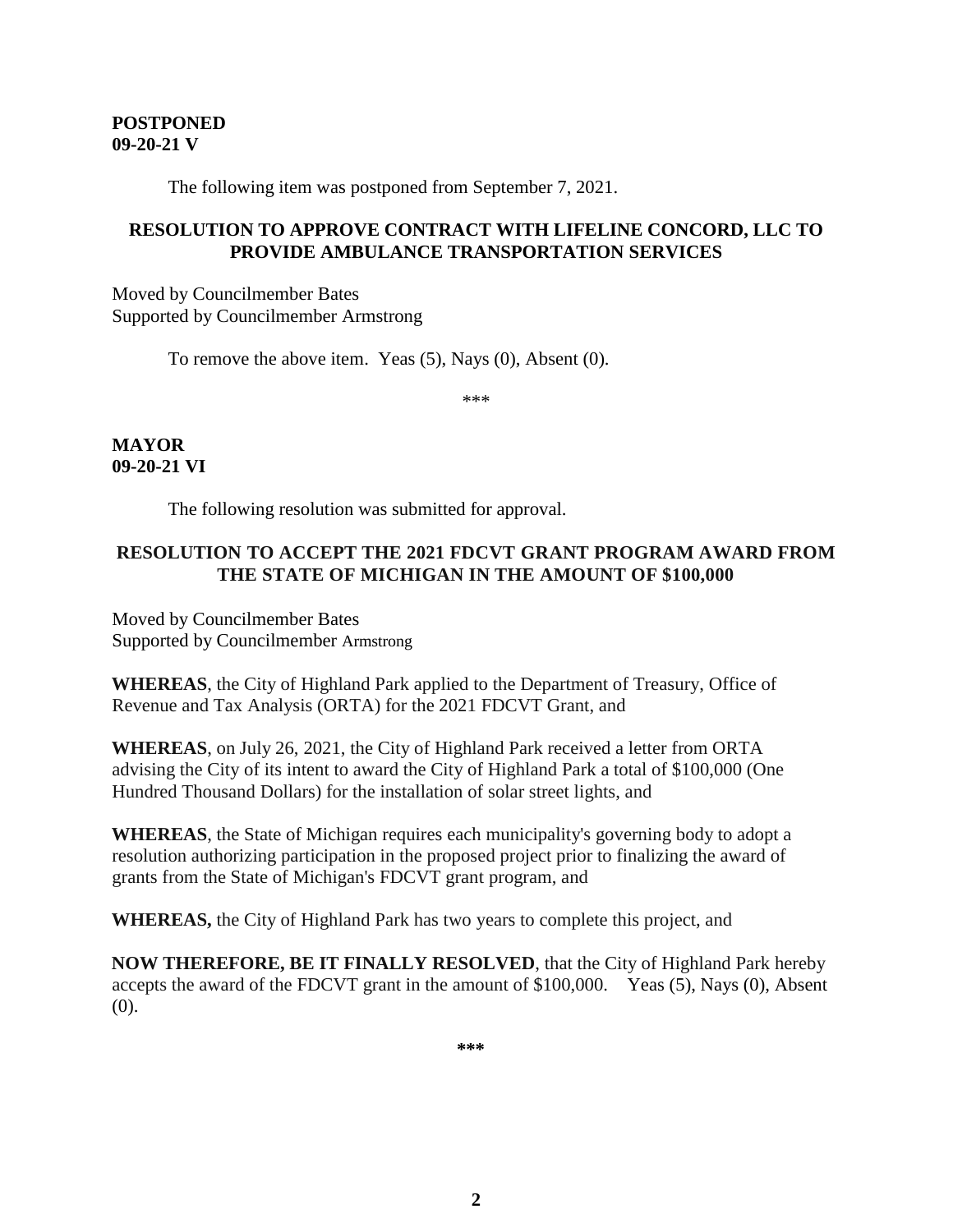#### **CITY ADMINISTRATOR 09-20-21 VII a**

The following resolution was submitted for approval.

### **RESOLUTION TO ACCEPT AMERICAN RESCUE PLAN ACT (ARPA) CORONAVIRUS LOCAL FISCAL RECOVERY FUND AWARD**

Moved by Councilmember Bates Supported by Councilmember Armstrong

**WHEREAS,** the City of Highland Park applied to the Michigan Department of Treasury for the ARPA Coronavirus Local Fiscal Recovery Fund; and

**WHEREAS**, on September 3, 2021, the Michigan Department of Treasury notified the City of Highland Park that its request for the Coronavirus Local Fiscal Recovery Fund had been approved in the amount of \$1,127,804; and

**WHEREAS**, the funds will be used to support Fire Department operations and services related to COVID-19 emergencies and safety protocols.

**NOW, THEREFORE, BE IT RESOLVED,** that the City approve the acceptance of the \$1,127,804 ARPA Coronavirus Local Fiscal Recovery Fund. Yeas (5), Nays (0), Absent (0).

#### \*

#### **09-20-21 VII b**

The following resolution was submitted for approval.

### **RESOLUTION AUTHORIZING RENEWAL OF THE FINANCIAL ADVISORY AGREEMENT FROM ROBERT W. BAIRD & CO.**

Moved by Council Pro Tem Patrick Supported by Councilmember Armstrong

**BE IT RESOLVED,** that the Highland Park City Council hereby approves the Financial Advisory Services Agreement between the City of Highland Park and Robert W. Baird & Co. to serve as financial advisor to the City of Highland Park from October 1, 2021 to December 31, 2022. Yeas (5), Nays (0), Absent (0).

\*

#### **09-20-21 VII c**

The following resolution was submitted for approval.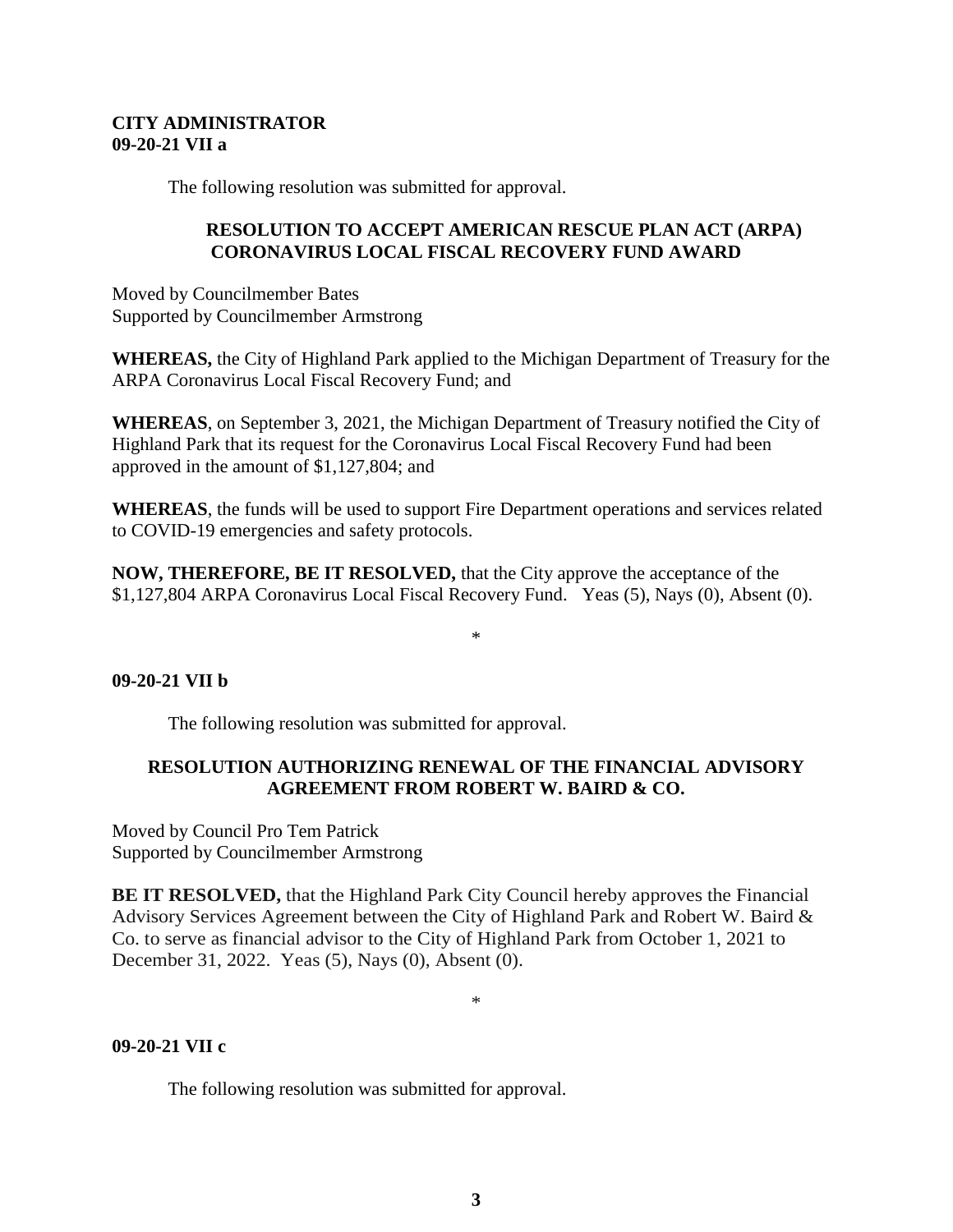### **RESOLUTION AMENDING RESOLUTION AUTHORIZING 2021 WATERWORKS SYSTEM LIMITED TAX GENERAL OBLIGATION BONDS**

Moved by Council Pro Tem Patrick Supported by Councilmember Jackson

**WHEREAS**, the City Council by resolution adopted on July 6, 2021 (the "Bond Resolution"), authorized the issuance of its 2021 Waterworks System Limited Tax General Obligation Bonds (the "Bonds") in the aggregate amount of not to exceed Twelve Million Dollars (\$12,000,000) pursuant to the provisions of Part 43 of Act 451, Public Acts of Michigan, 1994, as amended ("Act 451 "), in order to pay all or part of the costs to comply with Administrative Consent Order #ACO-399-06-2017, dated July 28, 2017, as now in force or hereafter amended, extended or interpreted (the "Order") and to make the improvements required thereby, including the improvements set forth in the Final Project Plan - Drinking Water Revolving Fund prepared by Metro Consulting Associates, LLC, dated March 23, 2021, as the same is supplemented and amended from time to time, and any permits authorizing such work (the "Project") and to pay the costs of issuance of the Bonds; and

**WHEREAS**, after consultation with the City's municipal advisor, engineers and the Michigan Department of Environment, Great Lakes & Energy ("EGLE"), it has been determined that the City, with modifications to the timing of the Project, qualifies for substantially more principal forgiveness than previously determined; and

**WHEREAS**, in order to increase the amount of principal forgiveness for which the City qualifies, the City Council desires to amend the Bond Resolution to authorize a higher initial par amount of the Bonds and to authorize the issuance of the Bonds in one or more series.

# **NOW, THEREFORE, BE IT RESOLVED THAT**:

1. **Amendment to the Twelfth Recital of the Bond Resolution**. The Twelfth Recital of the Bond Resolution is hereby amended and restated in its entirety as follows:

WHEREAS, it is the determination of the City Council that at this time limited tax general obligation bonds in the aggregate principal amount of not to exceed Thirteen Million Dollars (\$13,000,000) should be issued in one or more series to pay for the Project.

2. **Amendment to Section 1 of the Bond Resolution**. Section 1 of the Bond Resolution is hereby amended and restated in its entirety as follows:

**1.** Subject to no proper petition being filed within the 45-day period, bonds of the City designated **2021 WATERWORKS SYSTEM LIMITED TAX GENERAL OBLIGATION BONDS** (the "Bonds") are authorized to be issued in one or more series in the aggregate principal sum of not to exceed Thirteen Million Dollars (\$13,000,000), as finally determined by orders of the EGLE, for the purpose of paying all or part of the cost of the Project, including capitalized interest and the costs incidental to the issuance, sale and delivery of the Bonds. Each series of the Bonds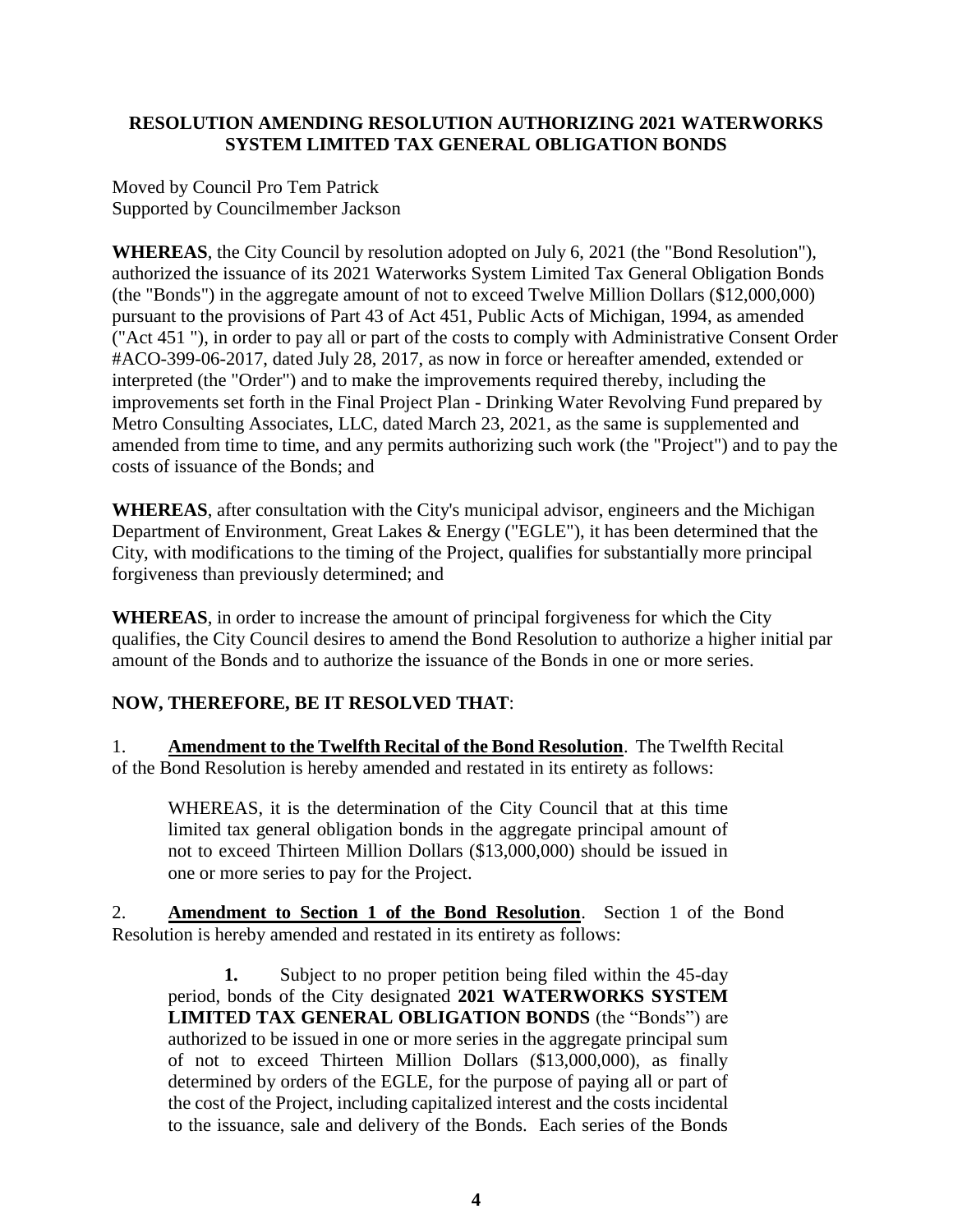shall be in the form of a single fully-registered, nonconvertible bond in the denomination of the full principal amount thereof, dated as of the date of delivery of the Bonds, payable in principal installments in the years 2022 through 2061 or such other years as finally determined by the order of the EGLE at the time of sale of the Bonds and approved by the MFA and either the Mayor, the City Administrator, the City Clerk or the Finance Director of the City (each, an "Authorized Officer" and collectively, the "Authorized Officers"). Interest on the Bonds shall be payable on April 1 and October 1 of each year, commencing April 1, 2022, or on such other interest payment dates as determined by an Authorized Officer at the time of the sale of the Bonds. Final determination of the Principal Amount and the payment dates and amounts of principal installments of each series the Bonds and interest thereon shall be evidenced by execution of one or more Purchase Contracts (the "Purchase Contract") between the City and the MFA providing for sale of the Bonds, and any Authorized Officer is hereby authorized and directed to execute and deliver the Purchase Contract when in final form and to make the determinations set forth above.

The Bonds or principal installments thereof shall be subject to redemption prior to maturity at any time with the prior written consent of MFA on terms approved by MFA.

The Bonds shall bear interest at a rate of not-to-exceed two and one eighths percent (2.125%) per annum on the par value thereof or such other rate as evidenced by execution of the Purchase Contract, but in any event not to exceed the rate permitted by law, and an Authorized Officer shall deliver the Bonds in accordance with the delivery instructions of the MFA. The Bonds principal amount is expected to be drawn down by the City periodically, and interest on principal amount shall accrue from the date such principal amount is drawn down by the City. The Bonds are also subject to the payment of "additional interest" as described in the form of the Bonds included in Section 5 of this Resolution.

Each series of the Bonds shall not be convertible or exchangeable into more than one fully-registered bond. Principal of and interest on the Bonds shall be payable as provided in the Bonds form in this Resolution as the same may be amended to conform to MFA requirements.

An Authorized Officer shall record on the registration books payment by the City of each installment of principal or interest or both when made and the cancelled checks or other records evidencing such payments shall be returned to and retained by an Authorized Officer.

Upon payment by the City of all outstanding principal of and interest on the Bonds, the MFA shall deliver the Bonds to the City for cancellation.

The Mayor and the City Clerk are authorized to execute and deliver the Bonds in accordance with the delivery instructions of the MFA. The Bonds of this issue shall be executed in the name of the City with the manual or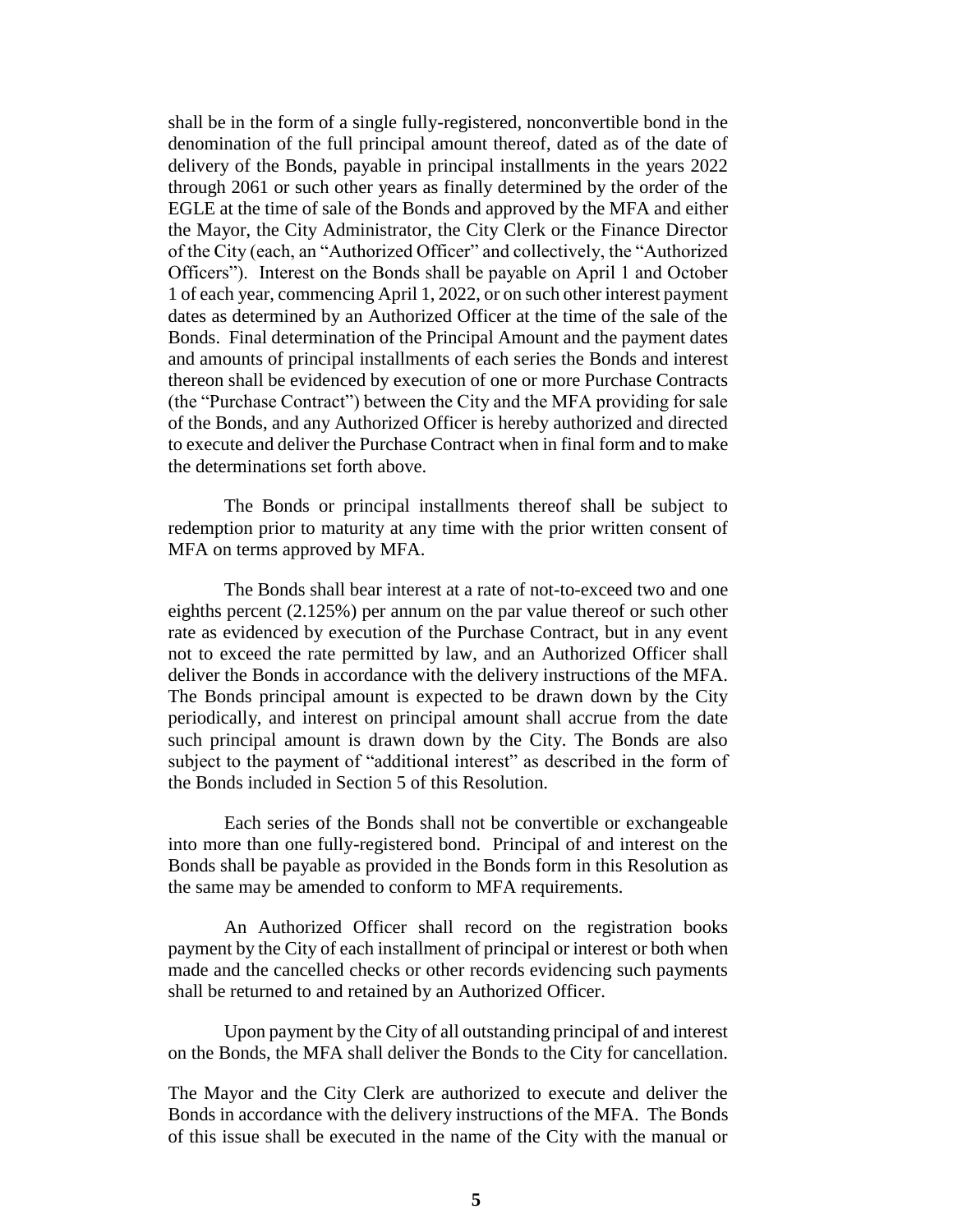facsimile signatures of the Mayor and the City Clerk and shall have the seal of the City, or a facsimile thereof, printed or impressed on the Bonds. The Bonds bearing the manual or facsimile signatures of the Mayor and the City Clerk sold to the MFA shall require no further authentication.

3. **Amendment to Section 3 of the Bond Resolution**. Section 3 of the Bond Resolution is hereby amended and restated in its entirety as follows:

3. The Treasurer of the City is authorized to open one or more separate depositary accounts with a bank or trust company designated by the City, to be designated 2021 WATERWORKS SYSTEM LIMITED TAX GENERAL OBLIGATION BONDS DEBT RETIREMENT FUND (the "Debt Retirement Fund"), with such additional designations as are necessary if the Bonds are issued in more than one series, the moneys to be deposited into the Debt Retirement Fund to be specifically earmarked and used solely for the purpose of paying principal of and interest on the Bonds as they mature. All proceeds from taxes levied for the Debt Retirement Fund shall be deposited into the Debt Retirement Fund as collected. Commencing with the fiscal year beginning July 1, 2021, the City shall provide in its budget each year until the Bonds are paid, in the manner provided by the provisions of Act 451, an amount sufficient to promptly pay, when due, after taking into account other available funds of the City, the principal of and interest on the Bonds becoming due prior to the next annual tax levy. The limited tax full faith, credit and resources of the City are hereby pledged for the prompt payment of the principal of and interest on the Bonds as they become due, which pledge shall include the City's obligation to pay from its general funds as a first budget obligation said principal and interest and, if necessary, to levy ad valorem taxes on all taxable property in the City, within applicable constitutional and statutory tax rate limitations.

As additional security for repayment of the Bonds, the City hereby pledges the Distributable State Aid collected by the State of Michigan and returned to the City pursuant to Act 140, to the Authority as purchaser and holder of the Bonds, and the City hereby authorizes an Authorized Officer to approve, execute and deliver one or more Revenue Sharing Pledge Agreements (the "Revenue Sharing Pledge Agreement") between the City and the Authority, authorizing the State Treasurer to transmit the revenue sharing moneys assigned and pledged therein directly to the Authority, its designee or the Trustee in accordance with the Trust Indenture. In connection with the pledge of Distributable State Aid to secure payment of the Bonds, the City hereby authorizes an Authorized Officer to approve, execute and deliver the Supplemental Indenture to provide for the payment of Distributable State Aid on the Bonds.

In the event a deposit of trust is made of cash or direct obligations of the United States or obligations the principal of and interest on which are guaranteed by the United States, or a combination thereof, the principal of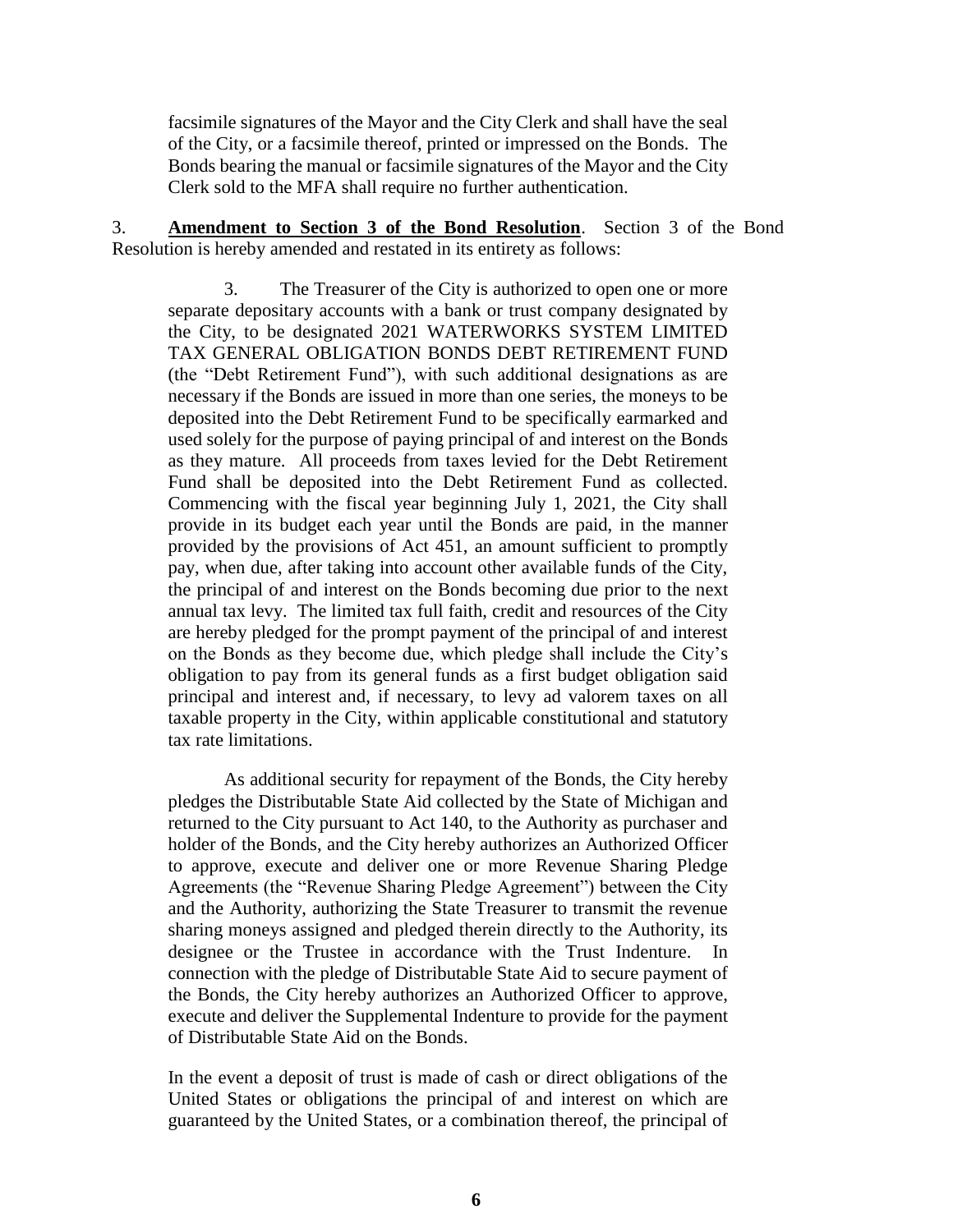and interest on which, without reinvestment, come due at times and in amounts sufficient to pay at maturity or irrevocable call for earlier optional or mandatory redemption, the principal of, premium, if any, and interest on the Bond, this Resolution shall be defeased and the owners of the Bond shall have no further rights under this Resolution except to receive payment of the principal of, premium, if any, and interest of the Bond from the cash or securities deposited in trust and the interest and gains thereon.

4**. Amendment to Section 4 of the Bond Resolution.** Section 4 of the Bond Resolution is hereby amended and restated in its entirety as follows:

4. The Treasurer is authorized to open one or more separate depositary accounts with a bank or trust company designated by the City, to be designated 2021 WATERWORKS SYSTEM LIMITED TAX GENERAL OBLIGATION BONDS CONSTRUCTION FUND (the "Construction Fund"), with such additional designations as are necessary if the Bonds are issued in more than one series, and deposit into said Construction Fund the proceeds of the Bonds. The moneys in the Construction Fund shall be used solely to pay the costs of the Project and the costs of issuance of the Bonds.

5. **Amendment to Section 7 of the Bond Resolution.** Section 7 of the Bond Resolution is hereby amended and restated in its entirety as follows:

7. The City determines that it is in the best interest of the City to negotiate the sale of the Bonds to the Authority because the Drinking Water Revolving Fund financing program provides significant interest savings to the City compared to competitive sale in the municipal bond market. The Authorized Officers are hereby authorized to make application to the Authority and to the EGLE for placement of the Bonds with the Authority. The actions taken by the Authorized Officers with respect to the Bonds prior to the adoption of this Resolution are ratified and confirmed. The Authorized Officers are each authorized to execute and deliver one or more Purchase Contracts, Revenue Sharing Pledge Agreements, Supplemental Agreements, City Certificates, Distributable Aid Deposit Agreements and such other documents if required by the Authority. Any Authorized Officer is further authorized to execute and deliver such contracts, documents and certificates as are necessary or advisable to qualify the Bonds for the Drinking Water Revolving Fund. The Authorized Officers are each hereby authorized to negotiate with the Trustee and execute a Supplemental Indenture providing for the issuance of the Bonds. Prior to the delivery of the Bonds to the Authority, any Authorized Officer is hereby authorized to make such changes to the form of the Bonds contained in Section 9 of this Resolution as may be necessary to conform to the requirements of Act 227, including, but not limited to changes in the principal maturity and interest payment dates and references to additional security required by Act 227.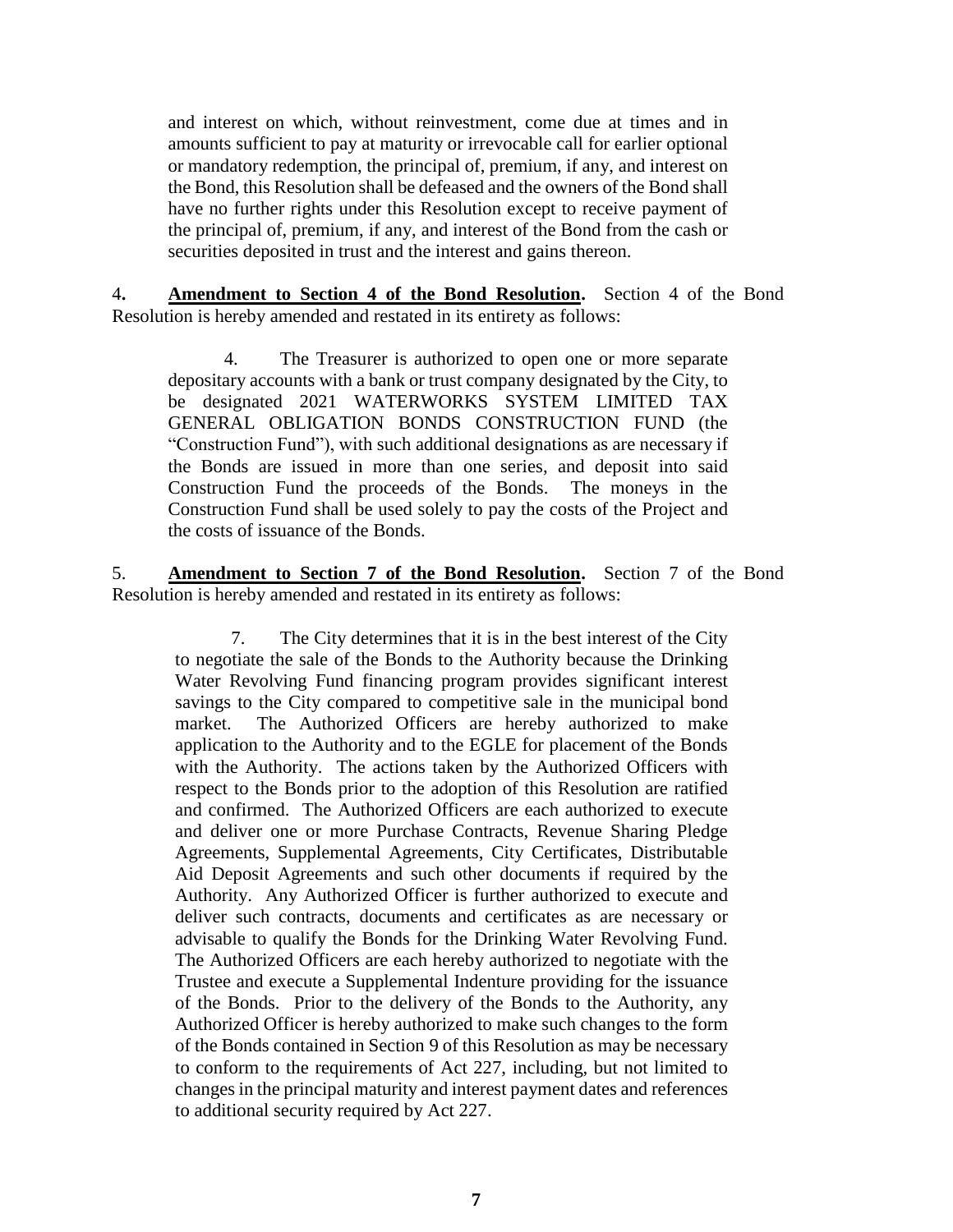6. **Defined Terms.** Capitalized terms used herein and not defined herein shall have the meanings ascribed to them in the Bond Resolution.

7. **Rescission and Amendment to Bond Resolution**. All resolutions andparts of resolutions insofar as they conflict with the provisions of this resolution be and the same hereby are rescinded. Except as otherwise amended by this resolution, all provisions of the Bond Resolution shall remain in full force and effect. Yeas (5), Nays (0), Absent (0).

\*

### **09-20-21 VII d**

The following resolution was submitted for approval.

#### **RESOLUTION TO APPROVE THE CORRECTIVE ACTION PLAN FOR THE GENERAL RETIREMENT PLAN, THE POLICE AND FIREMAN RETIREMENT SYSTEM, AND THE PUBLIC SAFETY RETIREMENT PLAN IN ACCORDANCE WITH PA 202 OF 2017 AND RELATED PENSION CONTRIBUTIONS**

Moved by Council Pro Tem Patrick Supported by Councilmember Bates

**WHEREAS**, the City of Highland Park General Employees Retirement Plan, the Policemen and Firemen Retirement System, and the Public Safety Retirement Plan are single-employer defined benefit pension plans (the "Retirement Plans"), and

**WHEREAS**, these Retirement Plans are less than 60% funded and the actuarially determined contribution for all of the Retirement Plans of the City of Highland Park is greater than 10% of City's annual governmental fund revenues, and

**WHEREAS**, under the provisions of Public Act 202 of 2017, the City of Highland Park, in April 2018, requested a waiver on the 60% funding requirement and cited a court-ordered dedicated millage funding source, and

**WHEREAS**, under the provisions of Public Act 202 of 2017, the City of Highland Park was denied a waiver on the 60% funding requirement and submitted multiple corrective action plans to reach the 60% funding, and

**WHEREAS**, the city council approved an annual contribution toward the Retirement Plans' funding deficit from the General Fund of \$500,000.

**WHEREAS**, the city council approved revised annual contributions to the Retirement Plans from the General Fund, as follows:

- a. \$20,000 to General Employees Retirement System
- b. \$ 30,000 to Policemen and Firemen Retirement System
- c. \$210,000 to the Public Safety Retirement System.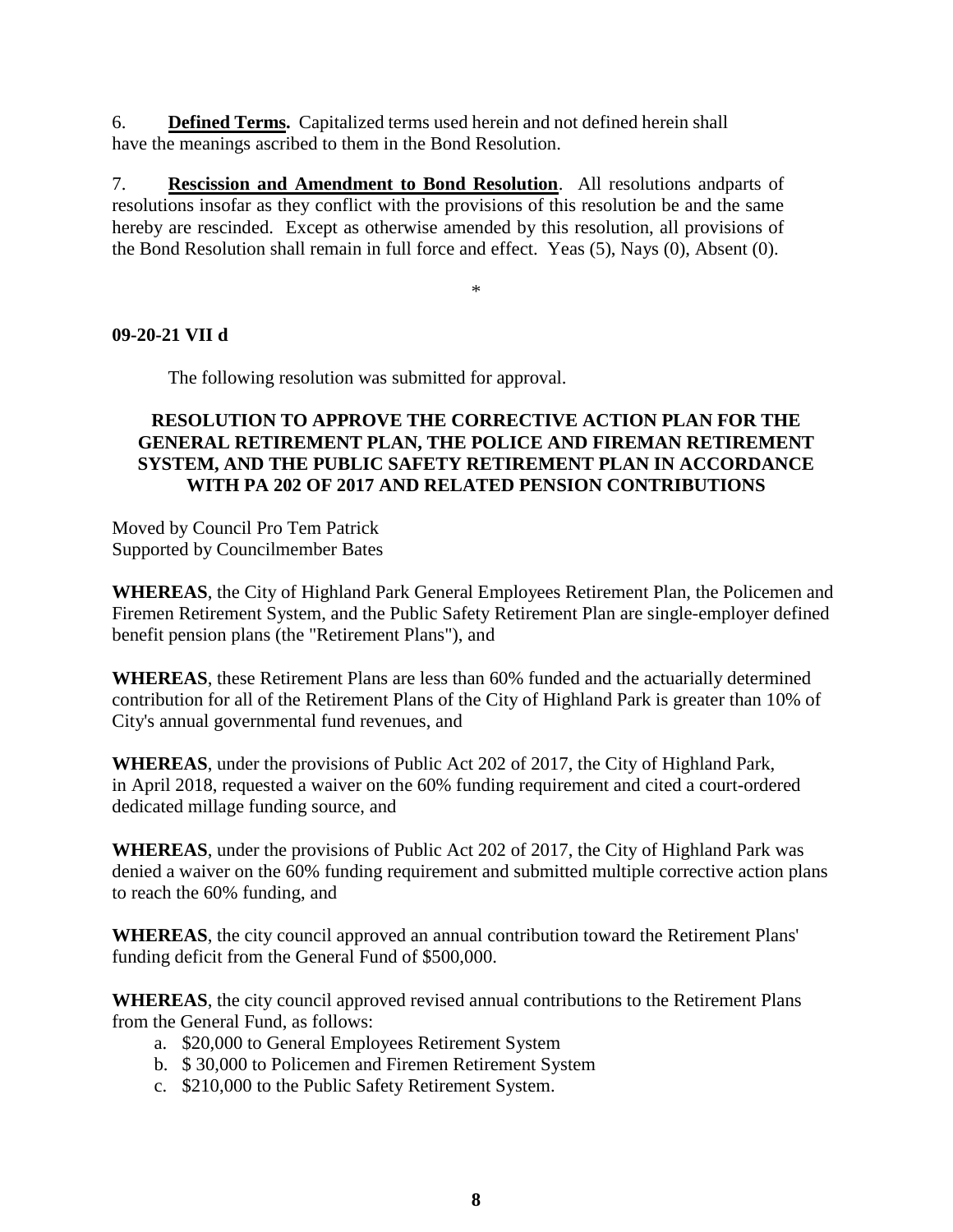**WHEREAS**, the city's corrective action plans for the Retirement Plans were approved by the State of Michigan on September 23, 2019.

**WHEREAS**, the city has increasing the funding levels of Retirement Plans and as of the latest actuarial report dated December 31, 2020, assuming Uniform Assumptions under Public Act 202 of 2017, the funding levels of the Retirement Plans are as follows:

- a. General Employees Retirement System 19% Funded
- b. Policemen and Firemen Retirement System 51 % Funded
- c. Public Safety Retirement System 8% Funded

**WHEREAS**, the city has received a letter from the State of Michigan to file corrective action plan monitoring forms for the Retirement Plans and, given the court-ordered dedicated millage funding source and current funding status, the City wishes to file amended corrective action plans for the Retirement Plans with annual contributions from the General Fund as follows:

- a. \$10,000 to General Employees Retirement System
- b. \$0 to Policemen and Firemen Retirement System
- c. \$100,000 to the Public Safety Retirement System

**BE IT FINALLY RESOLVED**, that the Highland Park City Council hereby approves the corrective action plans for the retirement systems and the associated annual contributions from the general fund as follows:

- a. \$10,000 to General Employees Retirement System
- b. \$0 to Policemen and Firemen Retirement System
- c. \$100,000 to the Public Safety Retirement System

Yeas (5), Nays (0), Absent (0).

\*

### **09-20-21 VII e**

The following resolution was submitted for approval.

### **RESOLUTION TO APPROVE A TWO-YEAR CONTRACT FOR SAFEBUILT MICHIGAN, LLC FOR BUILDING INSPECTION SERVICES**

Moved by Council Pro Tem Patrick Supported by Councilmember Bates

**WHEREAS**, the State of Michigan requires the engagement of an inspector for the express purpose of enforcing the state building code; and

**WHEREAS**, the City of Highland Park entered into a one-year contract with Safebuilt Michigan, LLC on September 8, 2019 to provide inspection services, including: business licenses, rentals, safety, etc., for a fee of 75% of total revenues collected; and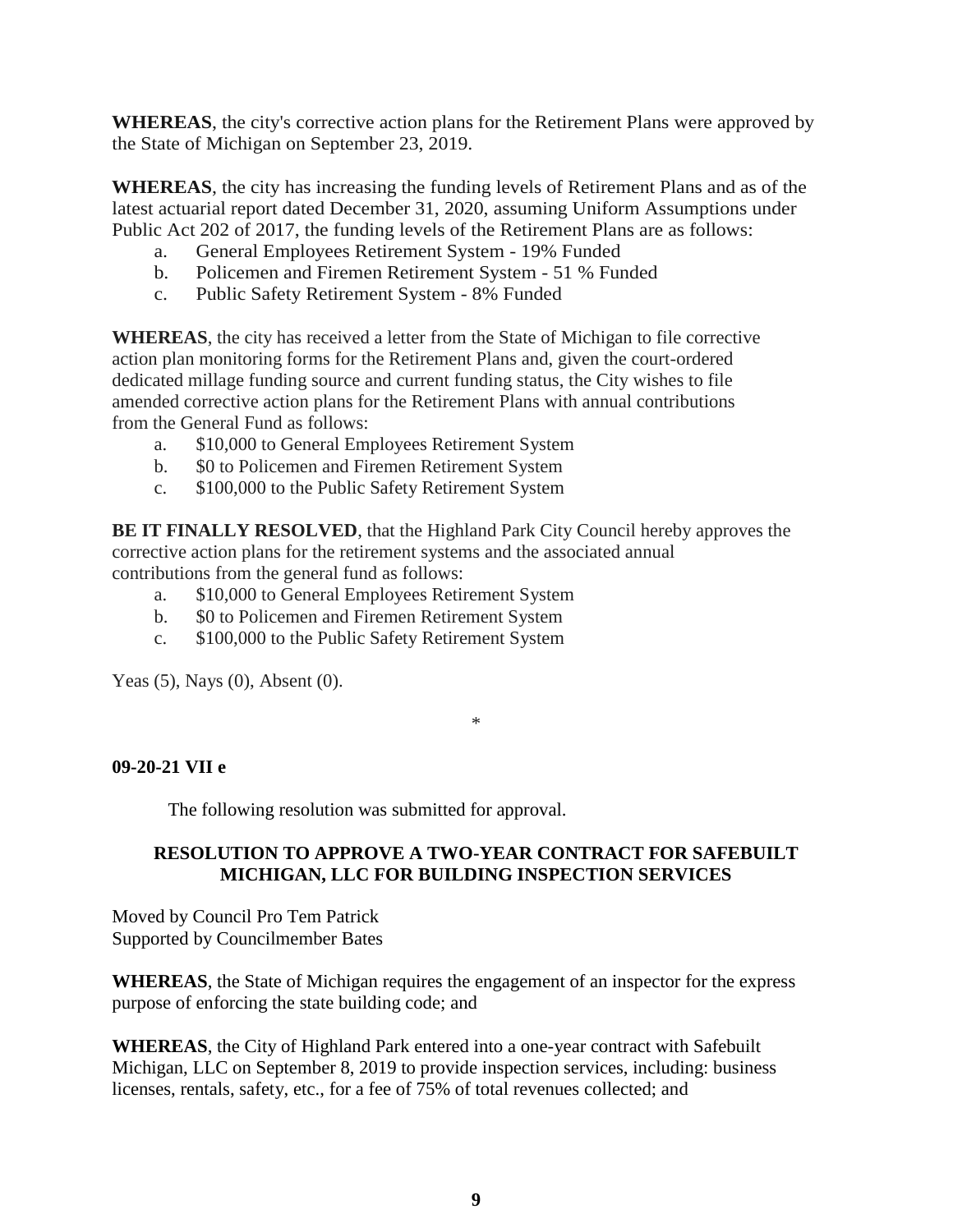**WHEREAS**, in September 2020, the City issued an addendum to that contract to extend it for one year to September 8, 2021; and

**WHEREAS**, Safebuilt will provide a Safebuilt employee to man the permit window from 9:00 a.m. - 1 :00 p.m. on Monday, Wednesday and Friday, at their expense and will house 4 Safebuilt employees in City facilities; and

**NOW, THEREFORE, BE IT RESOLVED** that the City of Highland Park approves the twoyear contract for Safebuilt Michigan, LLC, 426 E. Lincoln, Royal Oak, Ml 48067. Yeas (5), Nays (0), Absent (0).

**\*\*\***

Council Pro Tem Patrick asked to be allowed to abstain from voting on the two (2) items from Community Development because a family member and a close friend are part of the proposed development.

Moved by Councilmember Armstrong Supported by Councilmember Bates

To allow Council Pro Tem Patrick to abstain from voting on the two (2) items from Community Development. Yeas (4), Nays (0), Absent (0), Abstain (1) Patrick.

#### **COMMUNITY DEVELOPMENT 09-20-21 VIII a**

The following resolution was submitted for approval.

### **RESOLUTION TO APPROVE THE REZONING OF THE WOODWARD & CALIFORNIA SITE FOR THE PARK PLAZA DEVELOPMENT TEAM, FROM CIVIC (C) TO TRANSIT ORIENTED DESIGN (TOD)**

Moved by Council Bates Supported by Councilmember Armstrong

**WHEREAS,** the Planning Commission held a public hearing on September 15, 2021 at 5pm to review the request from Park Plaza team to rezone the Woodward & California site and;

**WHEREAS,** the development consists of three phases and will become a mixed use development upon completion and;

**WHEREAS,** the application to apply for tax credits to the Michigan State Housing Development Authority (MSHDA), must be submitted by October 1, 2021 and;

**WHEREAS,** the Planning Commission recommended approval for the Park Plaza development team to rezone the Woodward & California site from Civic (C) to Transit Oriented Design (TOD) and;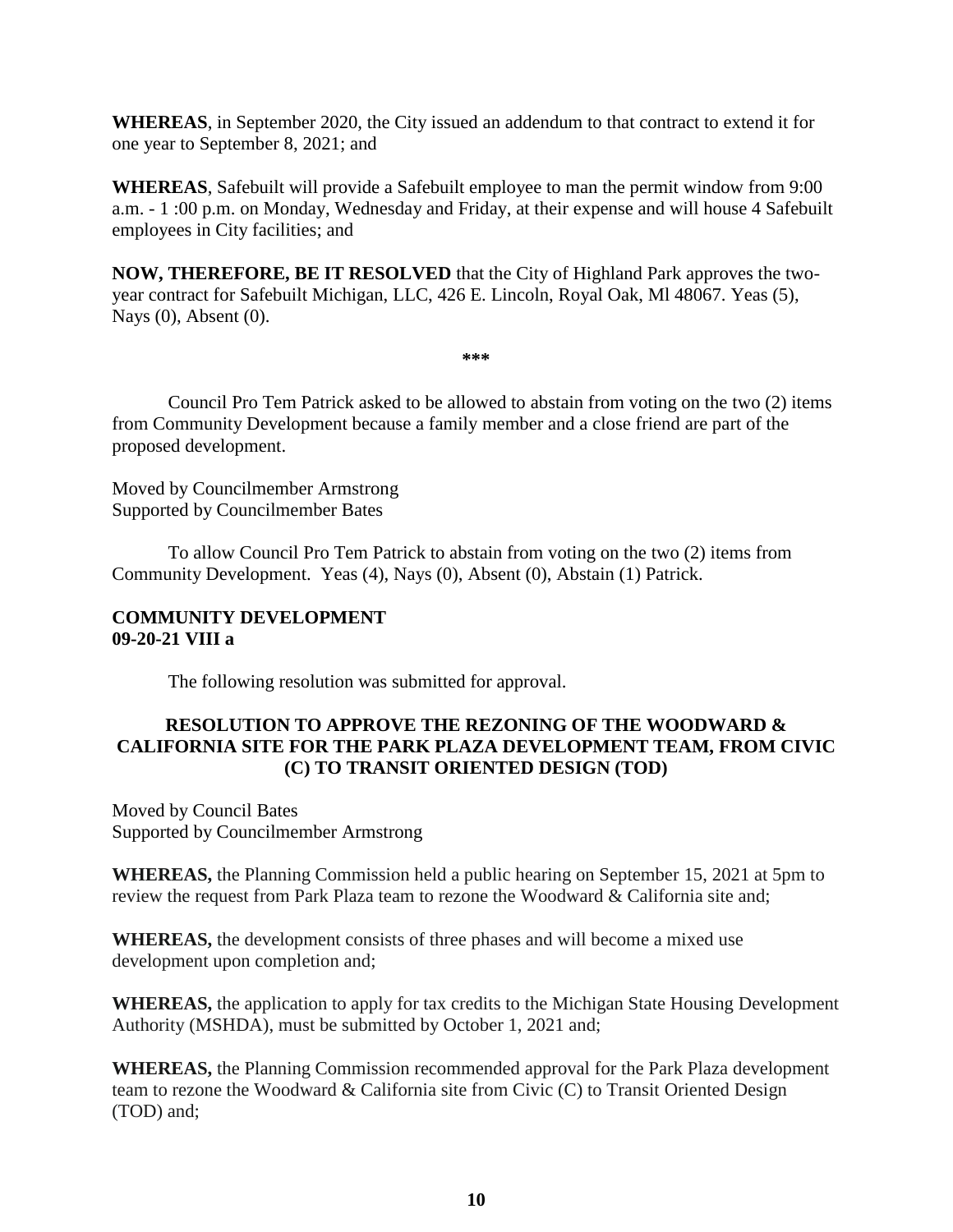**NOW, THEREFORE, BE IT RESOLVED,** that the City Council approves the request to rezone the Woodward & California site from Civic (C) to Transit Oriented Design (TOD). Yeas (4), Nays (0), Absent (0), Abstain (1) Patrick.

\*

### **09-20-21 VIII b**

The following resolution was submitted for approval.

### **RESOLUTION TO GIVE CONDITIONAL APPROVAL OF THE PARK PLAZA DEVELOPMENT TEAM SITE PLAN SUBJECT TO AN ADMINISTRATIVE REVIEW, AT T HE STAFF LEVEL, OF THE SITE PLANS SECONDARY ITEMS**

Moved by Council Bates Supported by Councilmember Armstrong

**WHEREAS,** the Planning Commission held a meeting on September 15, 2021 at 5pm to review the recommendation of site plan approval from the Park Plaza development team and;

**WHEREAS,** the application to apply for tax credits to the Michigan State Housing Development Authority (MSHDA), must be submitted by October 1, 2021 and

**WHEREAS,** the Planning Commission recommended that City Council give conditional approval of Park Plaza's site plans, subject to an administrative review at the staff level of the site plans secondary items and;

**NOW, THEREFORE, BE IT RESOLVED,** that the City Council gives conditional approval of the Park Plaza team site plan subject to an administrative review at the staff level of the site plans secondary items. Yeas (4), Nays (0), Absent (0), Abstain (1) Patrick.

**\*\*\***

#### **FINANCE 09-20-21 IX a**

Moved by Councilmember Armstrong Supported by Council Pro Tem Patrick

To receive and file the monthly financial statement August 31, 2021. Yeas (5), Nays (0), Absent (0).

\*

#### **09-20-21 IX b**

The following resolution was submitted for approval.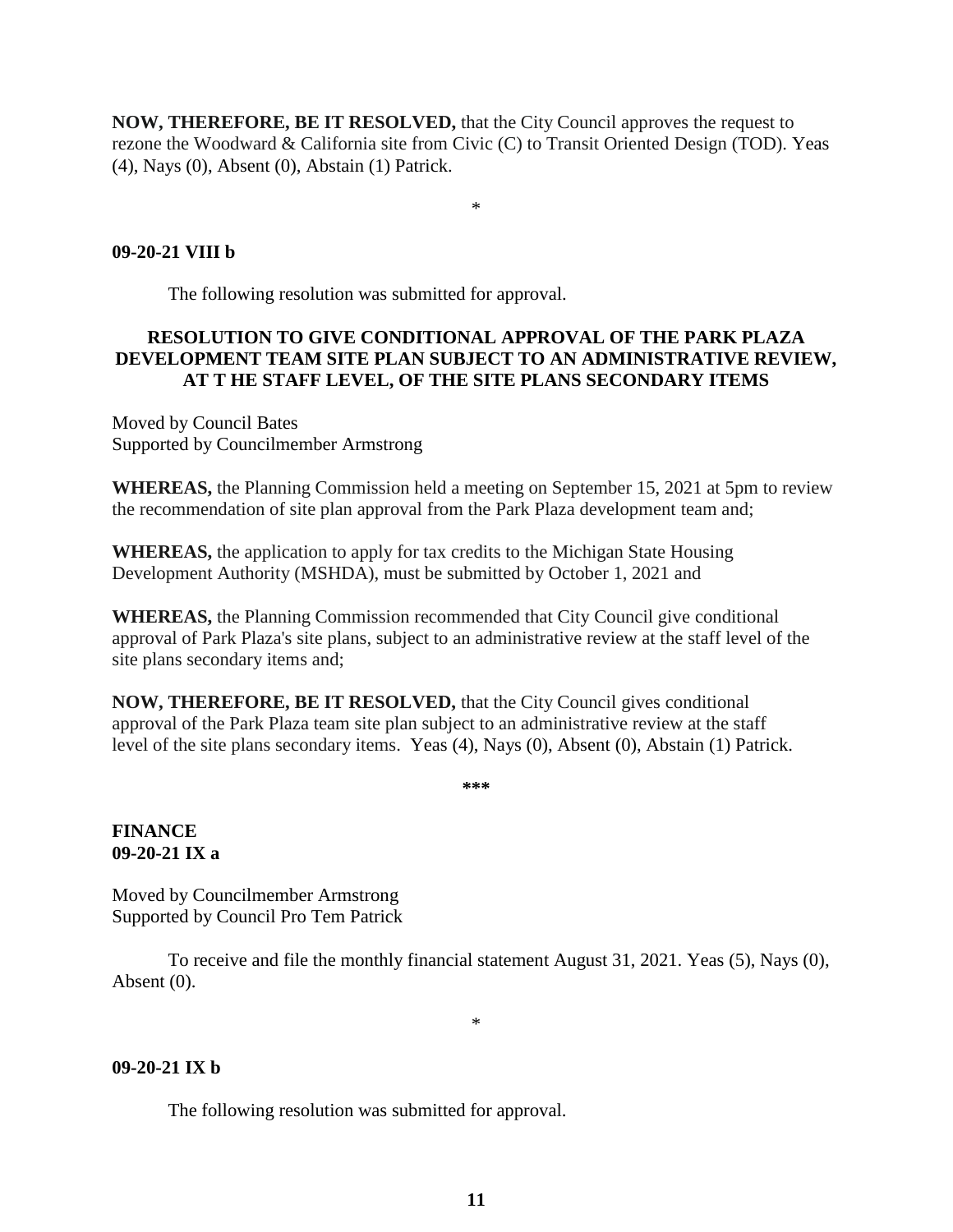## **RESOLUTION TO LEASE FIVE CANON PRINTERS**

Moved by Councilmember Armstrong Supported by Council Pro Tem Patrick

**WHEREAS,** the Highland Park printers require an upgrade and the current contract has expired; and

**WHEREAS,** the IT Department has secured 3 quotes from pre-negotiated governmental contracts such as MiDEAL and the National IPA Cooperative Agreement; and

**WHEREAS,** the IT Department is recommending Canon color printers from Canon Solutions America; and

**WHEREAS,** the total cost of a 36-month FMV lease is \$1018/month; and

**NOW, THEREFORE, BE IT RESOLVED** that the City approves entering into a three-year lease agreement with Canon Solutions America for five Canon color printers at a cost of \$1018/month.Yeas (5), Nays (0), Absent (0).

**\*\*\***

#### **FIRE 09-20-21 X**

The following resolution was submitted for approval.

### **RESOLUTION TO PURCHASE VEHICLE FOR FIRE DEPARTMENT**

Moved by Councilmember Armstrong Supported by Councilmember Bates

**WHEREAS,** the City of Highland Park Fire Department is in need of a vehicle for department use; and

**WHEREAS,** Gov Deals, Inc. is offering a 2014 Ford Taurus AWD for the purchase price of \$8,137.12, which amount is available in the Fire department's budget.

**NOW, THEREFORE, BE IT RESOLVED,** that the City Council approves the Fire Department's purchase of a replacement vehicle for the price of \$8,137.12. Yeas (5), Nays (0), Absent (0).

**\*\*\***

### **RECREATION 09-20-21 XI**

The following resolution was submitted for approval.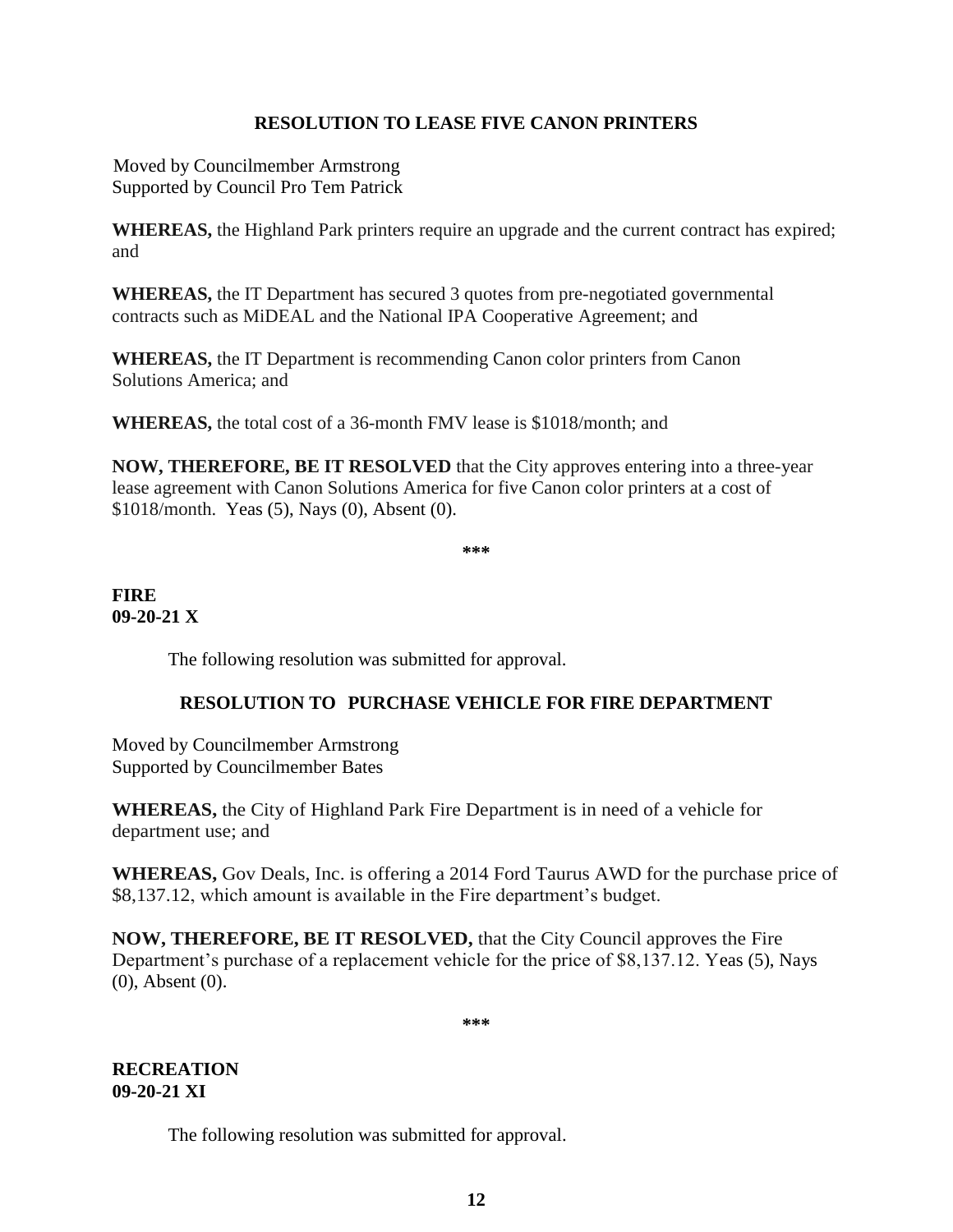## **RESOLUTION TO SOLICIT QUOTES TO REPAIR/REPLACE RECREATION CENTER DOORS**

Moved by Council Pro Tem Patrick Supported by Councilmember Jackson

**WHEREAS,** the Highland Park Recreation Center requires repairs/replacements of six doors (see attached map); and

**WHEREAS,** two doors must be replaced to meet Fire Safety Regulations; and

**WHEREAS,** three doors need repairs to thresholds, weather stripping, moldings and door sweeps to prevent water from coming into the building; and

**WHEREAS,** the main door needs replacement for ADA compliance; and

**NOW, THEREFORE, BE IT RESOLVED** that the City approves soliciting quotes to repair/replace Recreation Center doors. Yeas (5), Nays (0), Absent (0).

**\*\*\***

### **COUNCIL AFFAIRS**

Moved by Council Pro Tem Patrick Supported by Councilmember Bates

To give the honorary name of Avalon Village to the block of Avalon Street between Woodward & Second Avenues. Yeas (3) Clyburn, Patrick & Bates, Nays (2) Jackson & Armstrong, Absent (0).

#### **ADJOURNMENT**

Moved by Council Pro Tem Patrick Supported by Councilmember Armstrong

To adjourn the meeting, motion carried, meeting adjourned at 8:17 p.m.